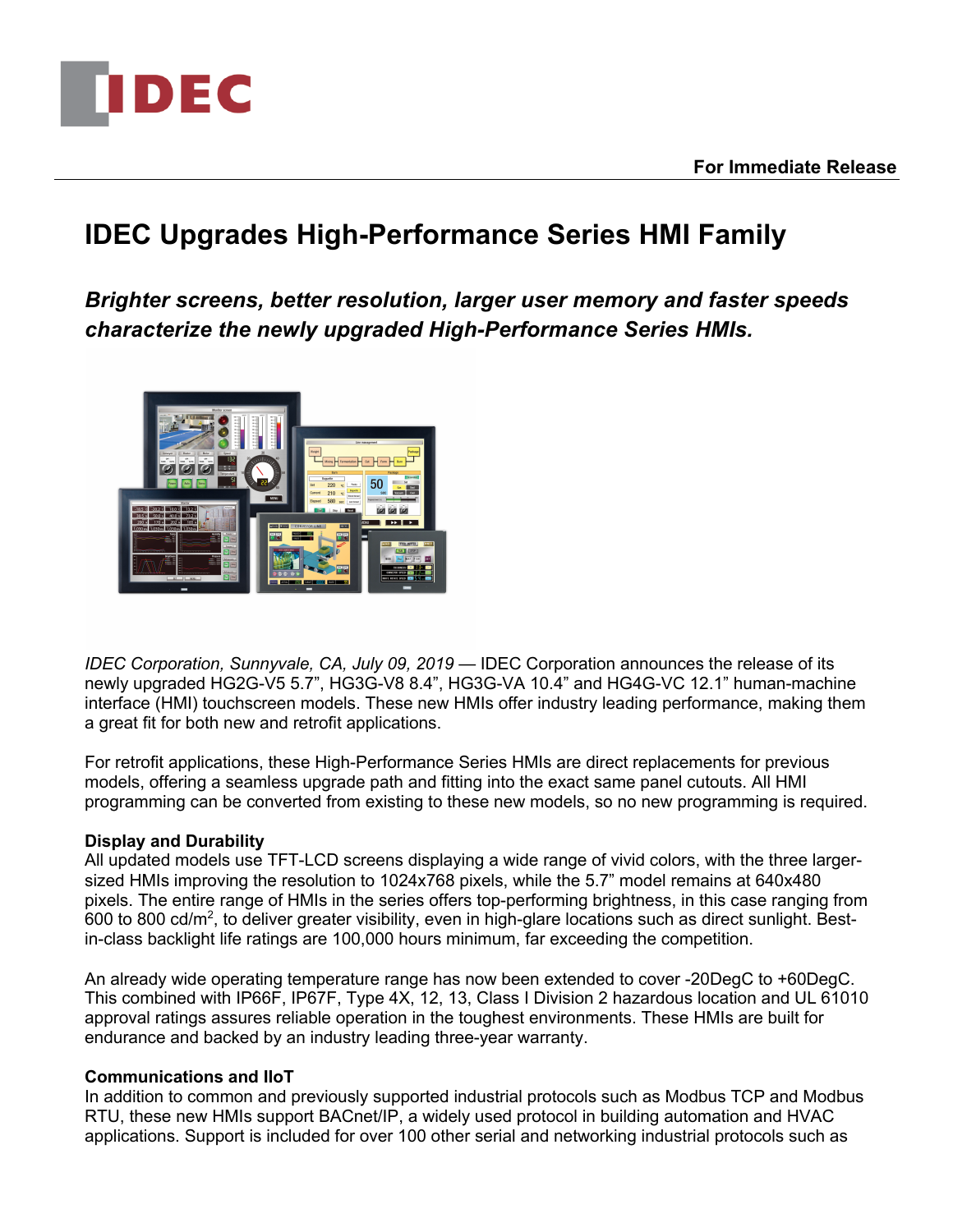Modbus RTU Master/Slave and Modbus TCP/IP. Up to four protocols can be used simultaneously, allowing these HMIs to exchange data with many sources and systems.

File Transfer Protocol (FTP) functionality allows users to configure these HMIs as an FTP Client or Server for transferring programs—and for copying or moving files between local memory, an external memory device or a cloud-based file, database or data storage platform. This provides a convenient and effective remote file transfer method.

The HMIs' built-in web server can be used to create web pages developed using a browser-based web page editor. This functionality provides remote monitoring and control, and it can be accessed using any device capable of hosting a web browser including a smartphone, tablet or laptop. Accessing the HMI using this method gives a remote user the same functionality as if standing in front of the local screen. Troubleshooting and maintenance of a system is possible any time and from anywhere, saving travel time and expense. The built-in web server also supports industrial internet of things (IIoT) operation, and it can be configured to generate emails.

In addition to browser-based access, users can employ the WindEDIT Lite app on any iOS or Android device over Wi-Fi for two-way communications with these HMIs. As with smartphones and tablets used in commercial applications, this app provides very fast access and is extremely easy to use.

### **Control and Connectivity**

Direct control by these HMIs is enabled by adding IDEC MicroSmart FC6A discrete or analog I/O expansion modules. The 5.7" model accepts up to two modules, while the 8.4", 10.4" and 12.1" models accept up to four modules. Programming to sense inputs and drive outputs is accomplished within the HMI software, providing a space saving all-in-one automation solution.

USB, Ethernet and SD memory card ports deliver comprehensive connectivity, while two unique videoin and audio-out ports on all but the 5.7" model enable offer additional flexibility. Increased memory, now at 56MB, and a CPU that is 2.3 times faster than the previous generation deliver the performance required for even the most demanding applications.

## **Configuration**

With High-Performance Series HMIs sizes now ranging from 5.7" all the way up to the recently introduced 15" model, users have options for applications on any size equipment. This new generation includes useful improvements to line charts, bar charts, trending and security. All HMIs in the product line are configured using the same simple, intuitive WindO/I-NV4 screen creation software, so users only need to be familiar with one inexpensive software package for development within the entire series. Another advantage is projects can automatically be converted from one HMI size to another within seconds using the same software. Communication cables between the HMIs and PLCs remain the same.

Industries particularly well suited for these HMIs are wastewater treatment, machine tool, packaging equipment, oil & gas, food & beverage, elevator control, power utilities, traffic control and transportation, building automation and others. With extensive communication and IIoT capabilities combined with expanded I/O, the High-Performance Series HMIs can control and connect to many types of systems, provide superior local visualization and enable convenient remote access.

As with all its products, IDEC offers free tech support for the HMIs, with no service or support contract required. For complete specifications or additional information, please contact IDEC Corporation at 800-262-IDEC (4332), or visit us online at http://hmi.idec.com .

###

**About IDEC:** *IDEC Corporation is a global supplier that has provided innovative and reliable industrial automation and control products since 1945. Covering a broad range of market needs, these feature-rich and value-driven products include PLCs, human machine interfaces (HMIs), safety products and other*